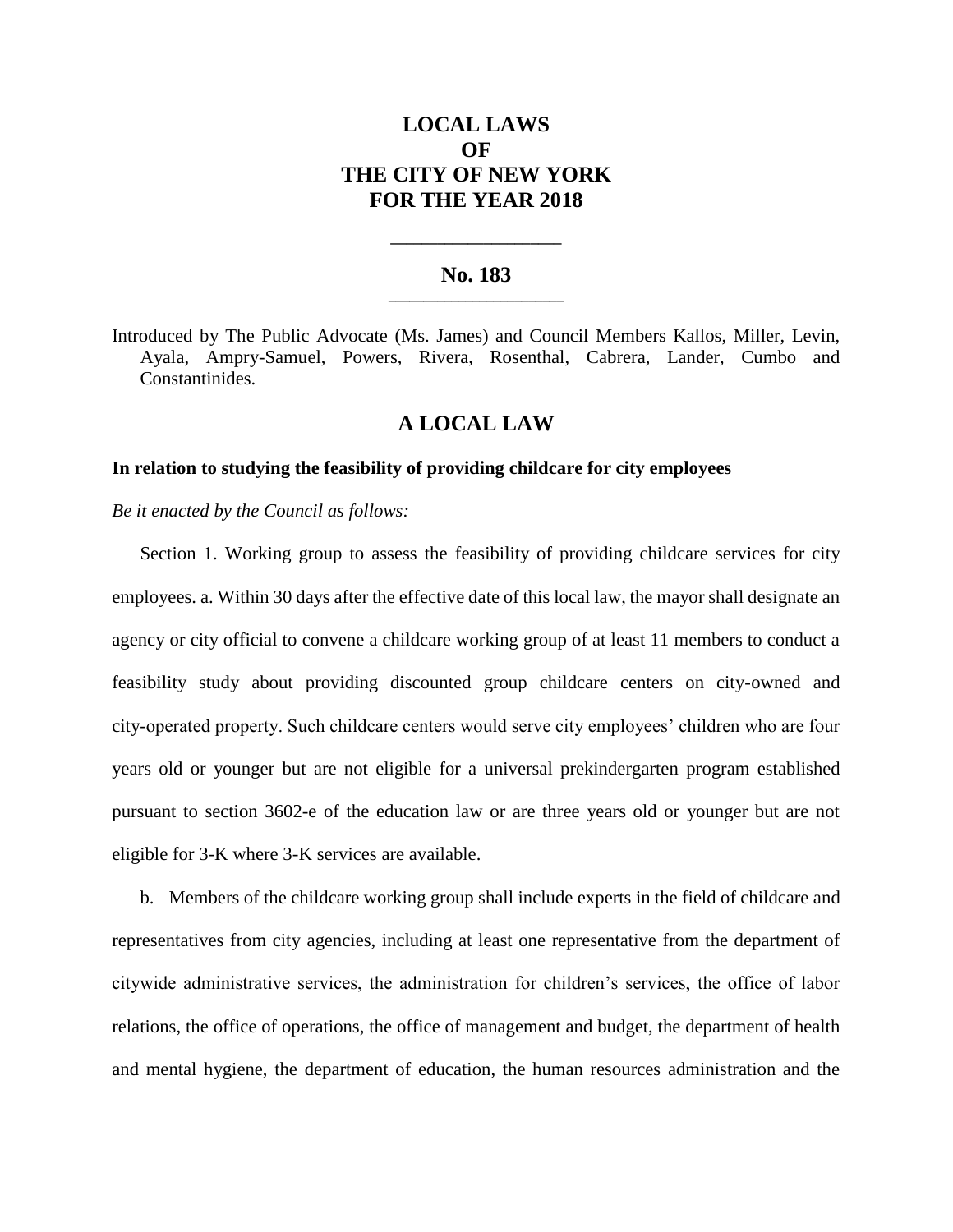commission on gender equity. The childcare working group shall also include one representative appointed by the speaker of the city council and one representative appointed by the public advocate.

c. The childcare working group shall:

1. determine the scope and goals of the feasibility study;

2. review models of existing childcare programs, including voucher systems, on-site childcare, subsidized childcare, group childcare and early education;

3. consider the scope and issues attendant to commencing a pilot project providing childcare for children of city employees;

4. provide oversight as necessary with respect to the gathering of information and development of a final feasibility study report;

5. convene at least quarterly during the development of the feasibility study; and

6. issue a feasibility study report. Such report shall: (a) assess possible eligibility criteria and the likely citywide service population sizes for each such criterion; (b) assess possible barriers to providing such services, including but not limited to physical space restrictions, lease terms, and service providers; (c) make recommendations on how the possible barriers identified could be addressed; (d) assess the estimated costs of providing such services at varying scales; and (e) evaluate the relative fiscal and policy impacts of the provision of vouchers as an alternative to on-site childcare.

d. Within 12 months after this local law takes effect, the agency or city official designated in accordance with this subdivision a of this section shall submit to the mayor and the speaker the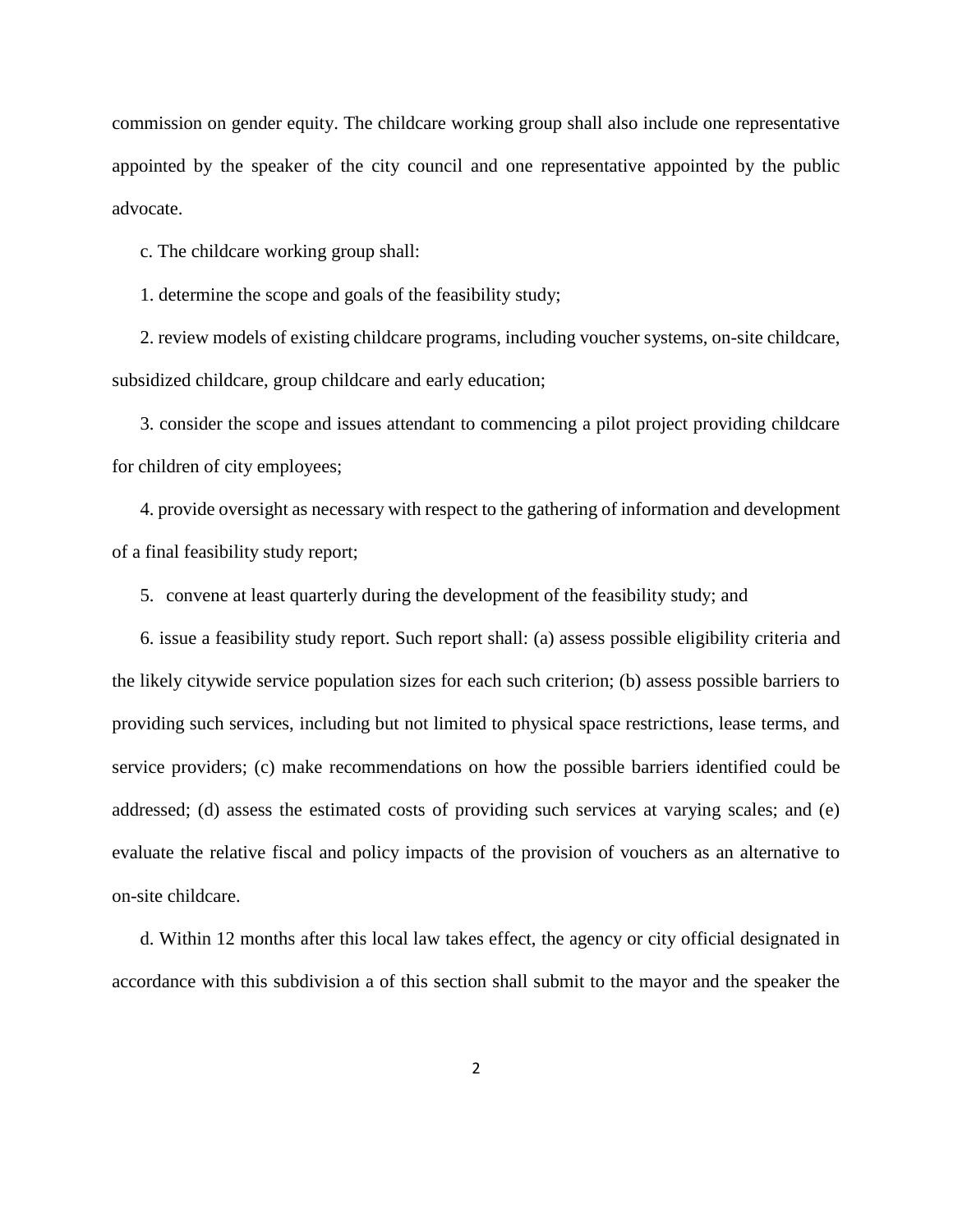childcare working group's feasibility study report including the findings and recommendations of the childcare working group.

e. Within 24 months of the submission of the feasibility study report issued in accordance with subdivision c of this section, an agency designated by the mayor shall implement a one-year pilot project to provide or subsidize a childcare center or centers for children identified in subdivision a of this section. The inclusion of the children of public employees represented by a recognized or certified employee organization in such pilot project shall be subject to bargaining with the appropriate recognized or certified employee organizations, as such terms are defined in article 14 of the civil service law. Such pilot project shall be informed by the report issued in accordance with subdivision c of this section, and shall be established in consultation, as appropriate, with the childcare working group.

f. Within 4 months of the conclusion of the one-year pilot project, the childcare working group shall submit to the mayor and the speaker a report setting forth its findings and recommendations regarding the one-year pilot project.

g. The childcare working group may make ongoing findings and recommendations as it deems appropriate.

§ 2. This local law takes effect immediately and expires and is deemed repealed five years after the date of this local law.

#### THE CITY OF NEW YORK, OFFICE OF THE CITY CLERK, s.s.:

I hereby certify that the foregoing is a true copy of a local law of The City of New York, passed by the Council on October 17, 2018 and returned unsigned by the Mayor on November 19, 2018.

MICHAEL M. McSWEENEY, City Clerk, Clerk of the Council.